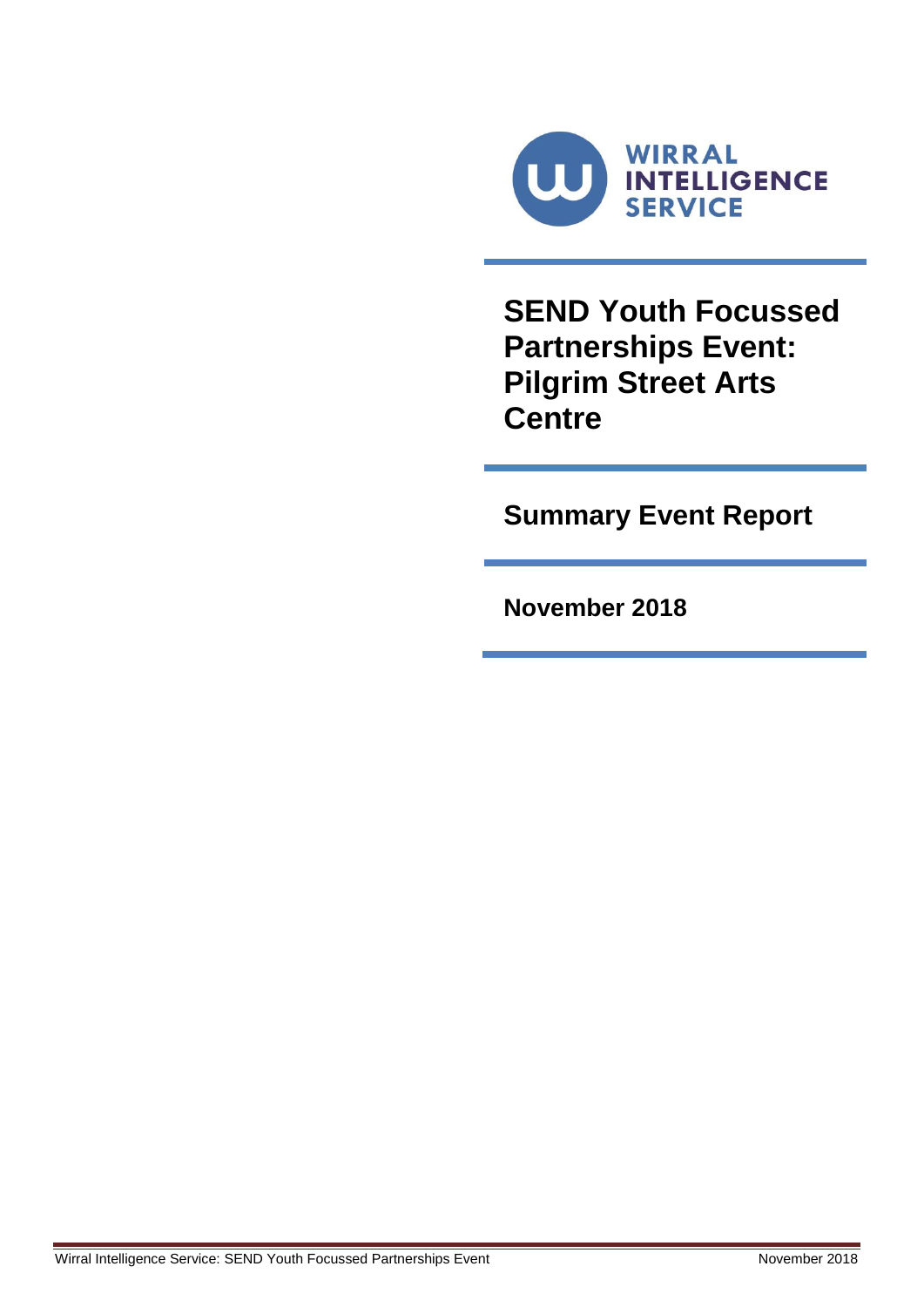# **SEND Youth Focussed Partnerships Event: Pilgrim Street Arts Centre**

## **For further information please contact:**

Author: Sally Tittle – Local Offer – Communications Officer [sallytittle@wirral.gov.uk](mailto:sallytittle@wirral.gov.uk)

## Wirral Intelligence Service Email: [wirralintelligenceservice@wirral.gov.uk](mailto:wirralintelligenceservice@wirral.gov.uk)

## **Background to JSNA – Joint Strategic Needs Assessment**

#### **What is a JSNA?**

A Joint Strategic Needs Assessment, better known as a JSNA, is intended to be a systematic review of the health and wellbeing needs of the local population, informing local priorities, policies and strategies that in turn informs local commissioning priorities that will improve health and wellbeing outcomes and reduce inequalities throughout the Borough.

#### **Who is involved?**

Information from Council, NHS and other partners is collected and collated to inform the JSNA and this reflects the important role that all organisations and sectors have (statutory, voluntary, community and faith) in improving the health and wellbeing of Wirral's residents.

## **About this document**

This JSNA section looks to contain the most relevant information on the topic and provides an overview of those related key aspects

#### **How can you help?**

If you have ideas or any suggestions about these issues or topics then please email us at [wirralintelligenceservice@wirral.gov.uk](mailto:wirralobservatory@wirral.gov.uk) or go to<https://www.wirralintelligenceservice.org/>

| <b>Version Number</b> | <b>Date</b>   | <b>Authors</b>                                      |
|-----------------------|---------------|-----------------------------------------------------|
| 1.0                   | November 2018 | Sally Tittle - Local Offer - Communications Officer |

#### **Content overview**

| <b>Abstract</b>          | This report outlines the detail of the SEND Youth Group Focussed<br>Partnerships Event held at Pilgrim Street Arts Centre on Friday 23 <sup>rd</sup> November<br>2018. This event was a pilot for what is hoped will be an on-going facility and<br>was in direct response to the highlighted needs at the SEND Youth Voice<br>Conference in January this year.                                                                    |  |  |
|--------------------------|------------------------------------------------------------------------------------------------------------------------------------------------------------------------------------------------------------------------------------------------------------------------------------------------------------------------------------------------------------------------------------------------------------------------------------|--|--|
|                          | SEND young people report they don't feel listened to and cannot access the<br>employment opportunities they feel they should be able to and are more than<br>capable of accessing. They wanted a vehicle to speak to providers and<br>challenge the reasoning behind the barriers to paid employment and showcase<br>their aspirations, skill set and experience whilst asking for leads to help them<br>reach their career goals. |  |  |
| Intended or<br>potential | <b>Internal</b>                                                                                                                                                                                                                                                                                                                                                                                                                    |  |  |
| audience                 | Colleagues across the Local Authority from the Local Offer, Creative<br>$\bullet$<br>Youth Development Group, Apprenticeship & Supported Internships and<br><b>SEN Team</b>                                                                                                                                                                                                                                                        |  |  |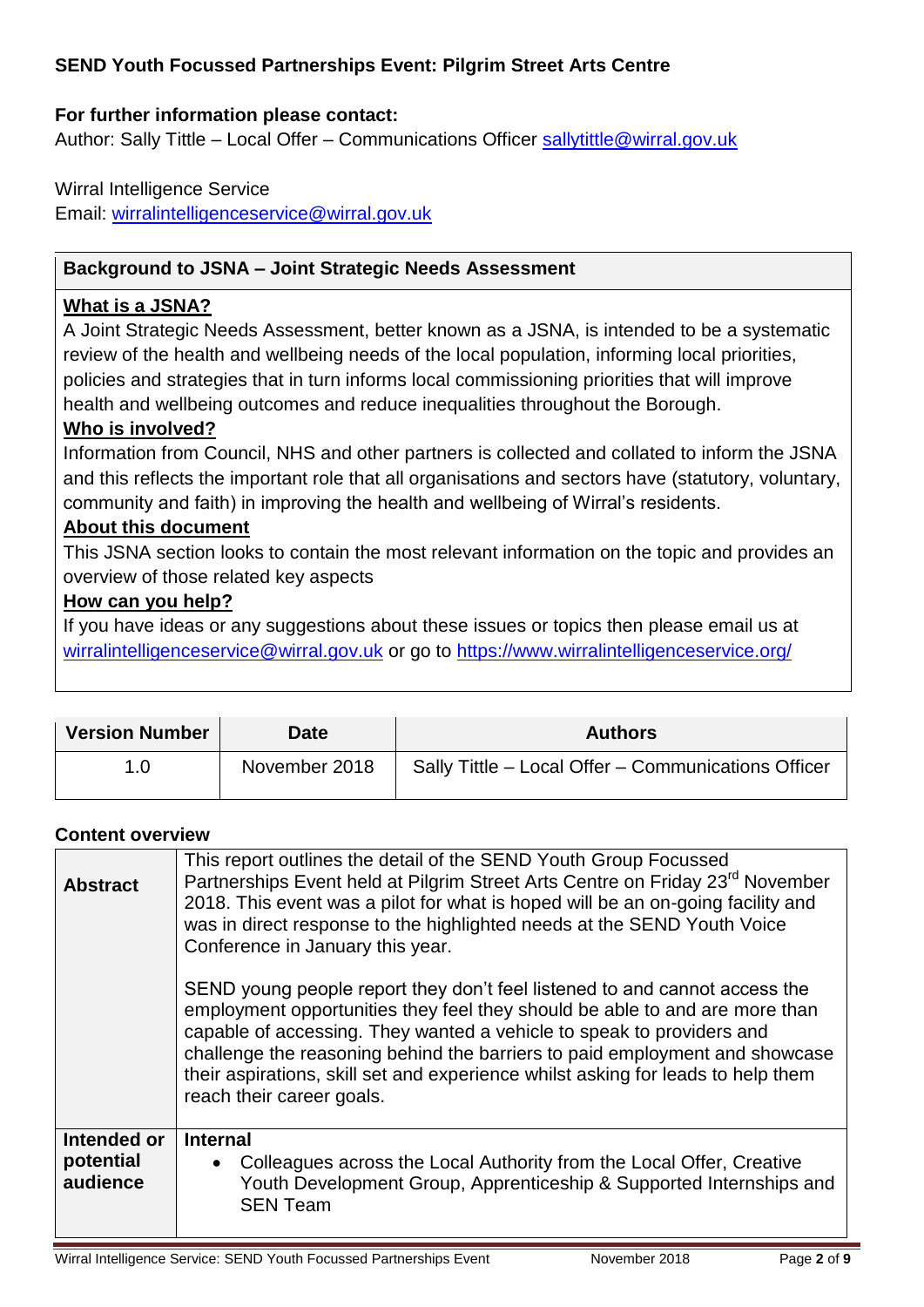|                                           | <b>External</b><br>• 9 members of the SEND Youth Voice Group<br>• Cross section of 19 local employment and education<br>providers/supporters including:<br>• Wirral Chamber of Commerce, ILM, Wirral Met College, Department for<br>Work and Pensions (DWP), Community Action Wirral, Youth Federation,<br>Health & Work Programme, Involve Northwest, The Hive and The Open-<br>Door Centre |
|-------------------------------------------|----------------------------------------------------------------------------------------------------------------------------------------------------------------------------------------------------------------------------------------------------------------------------------------------------------------------------------------------------------------------------------------------|
| <b>Links with</b><br>other topic<br>areas | • Children and Young People: Special Educational Needs & Disability                                                                                                                                                                                                                                                                                                                          |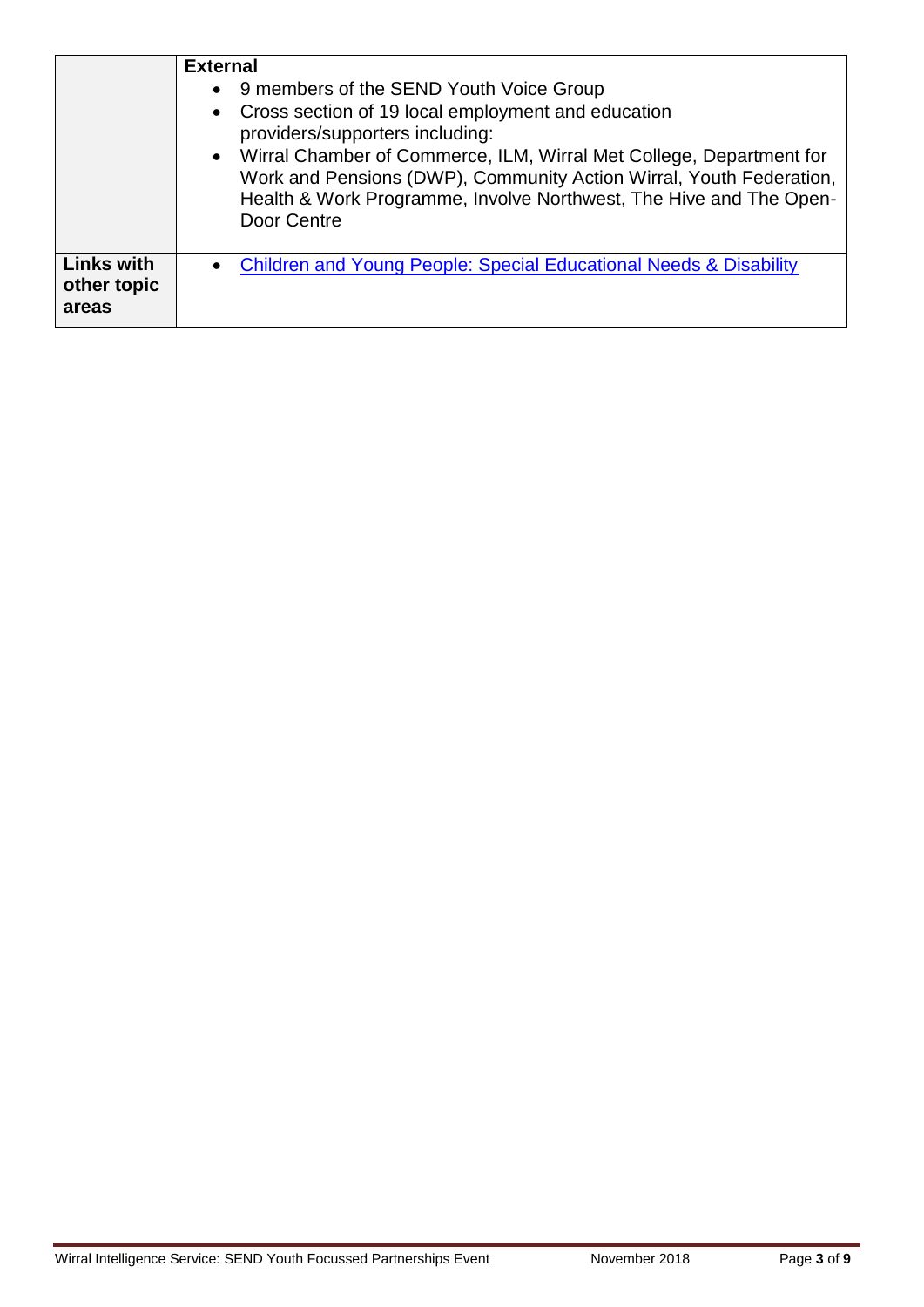**Wirral JSNA: SEND Youth Focussed Partnerships Event: Pilgrim Street Arts Centre**

| <b>Contents</b> |  |
|-----------------|--|
|                 |  |
|                 |  |
|                 |  |
|                 |  |
|                 |  |
|                 |  |
|                 |  |
|                 |  |
|                 |  |
|                 |  |
|                 |  |
|                 |  |

# <span id="page-3-0"></span>**SEND Youth Group Focussed Partnerships Event**

# <span id="page-3-1"></span>**Summary Report - November 2018**

## <span id="page-3-2"></span>**Introduction**

This report outlines the detail of the SEND Youth Focussed Partnerships Event held at Pilgrim Street Arts Centre on Friday 23<sup>rd</sup> November 2018.

This was an opportunity for young people with special educational needs and/or disabilities, to have one to one time with a panel of professionals from a range of organisations specialising in bespoke training, CV writing, Interview techniques, Apprenticeships, Supported Internships and Paid employment leads.

There were between 25-30 people attending the event.

## <span id="page-3-3"></span>**Background to widening public voice through our JSNA**

The Local Offer is an informative conduit to identifying gaps in service provision and is an ongoing process that should wherever possible look to include detail, knowledge and experience from a wide group of contributors.

Acting on local feedback to remedy highlighted issues and shaping future provision is an integral function of the Local Offer.

JSNA's should be making efforts to enhance that content through the involvement of local people.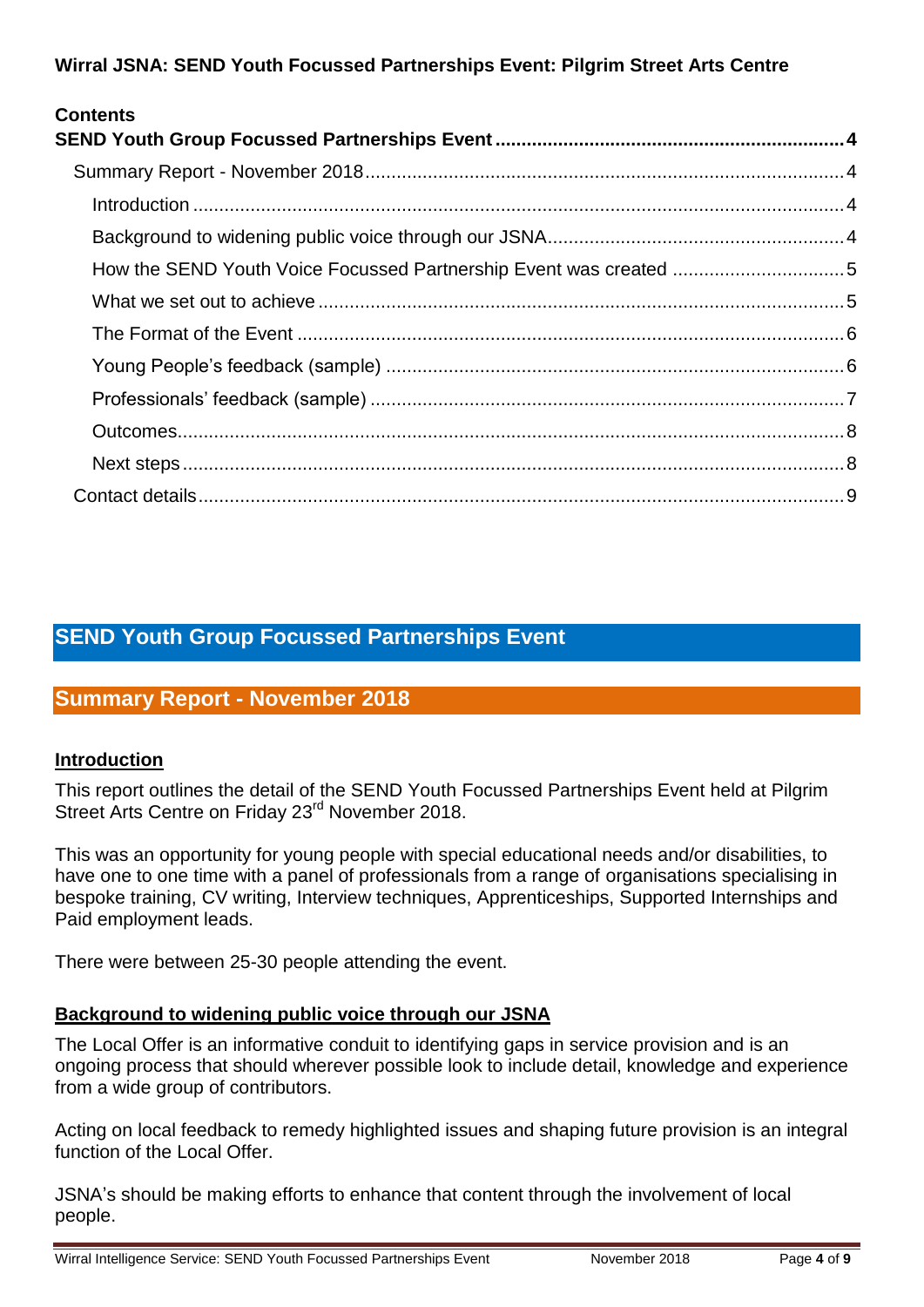## <span id="page-4-0"></span>**How the SEND Youth Voice Focussed Partnership Event was created**

One of the issues raised by the SEND Youth Voice Group at their annual Conference was the whole subject area of Independence. They had strong feelings and a high level of dissatisfaction around their options and support when it comes to career planning and meaningful job prospects.

The Local Offer and representatives from the SEND Youth Voice group attended a Disability Confident event in July aimed at encouraging more Wirral businesses to sign up and be open to employing disabled applicants. Seline Wakerley (Team Leader of Dance, Engagement & Participation), and Sally Tittle (Local Offer Communications Officer) work closely with the SEND Youth voice group.

They created the Focussed Partnership event to give the SEND Youth Group an opportunity to have direct interaction with local providers, break down perceived barriers to employment and progress their future career paths.

The Local Offer approached the Department for Work and Pensions (DWP), who had pledged support at the SEND Conference, and requested a joined-up approach to addressing this issue. Lynne Costello, Partnership Assistant at DWP liaised with Sally Tittle.

By pooling resources and contacts, some 23 local professionals welcomed the opportunity to be involved and 19 attended on the day.

#### <span id="page-4-1"></span>**What we set out to achieve**

- Listen to and act on the raised concerns of the collective voice of Wirral SEND young people
- Challenge current local employer mindset around the capabilities of SEND
- Training on CV writing, Interview skills and clear signposting to support
- Forge on-going links with local employment supporters and providers
- Pursue support options re independent travel to places of learning/work
- Clarify the impact of paid work when young person is in receipt of benefits
- Break down the 'glass ceiling' mentality. Focus on what can be done
- Remove barriers to employment opportunities for young people with SEND
- Signpost the young people to the services in Wirral that can help them
- Inform professionals of the current state of play re young SEND people and employment
- Replace the plethora of voluntary work undertaken with paid work
- Establish a local collaborative partnership to give informed advice to SEND young people
- Afford each young person 1-1 time with a panel of careers experts
- Map out bespoke action plans with professionals pledging support
- Secure employment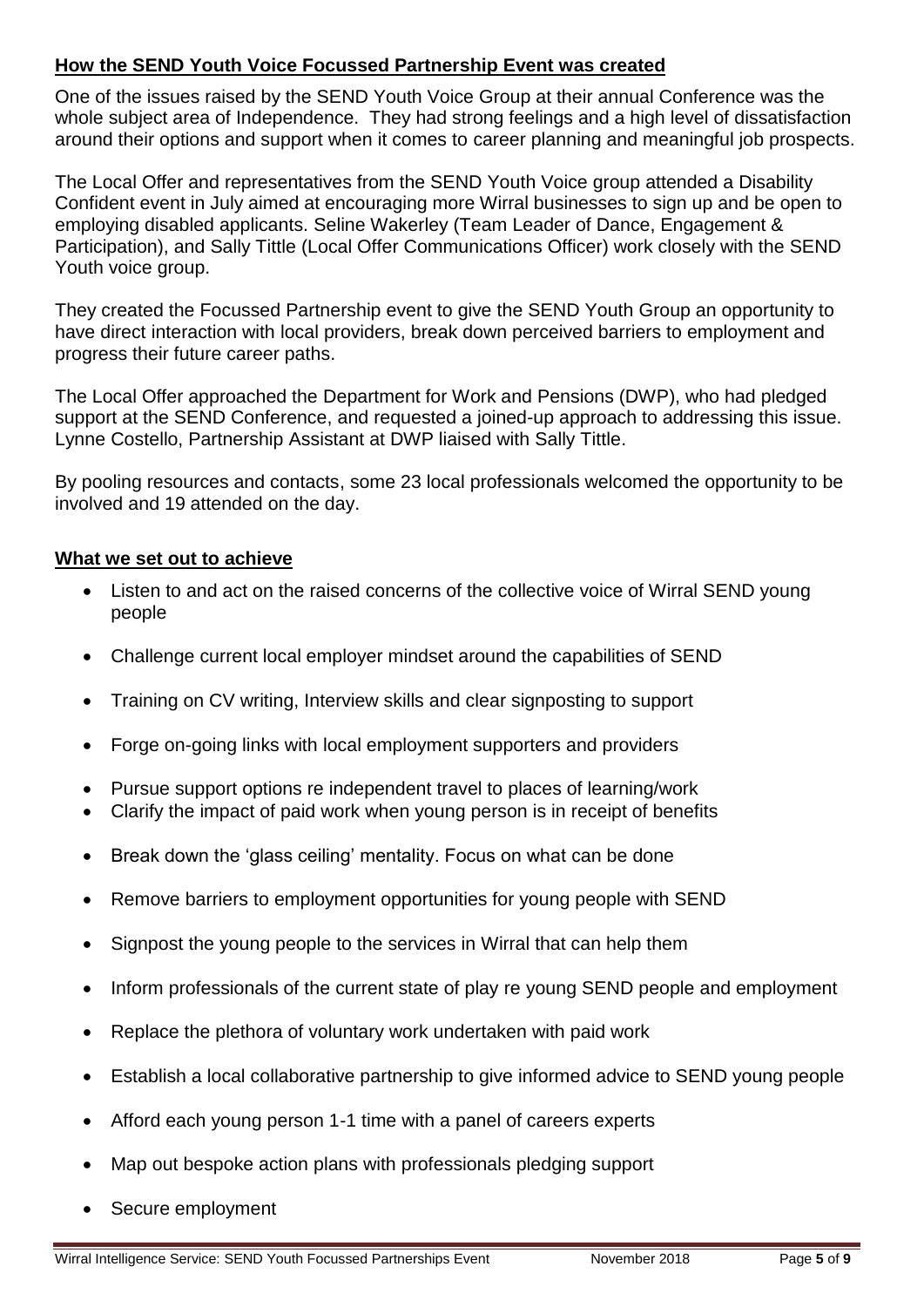## <span id="page-5-0"></span>**The Format of the Event**

- The event ran from 9.30am to 4pm
- A timetable was drawn up and each young person allocated a thirty minutes timeslot. A ten minutes action plan write up followed each meeting.
- Professionals sat around round tables for an informal feel and each young person was accompanied by Sally Tittle, Local Offer Communications Officer.
- The young people had prepared notes with help from Seline Wakerley, Participation & Engagement Officer ahead of the day to help prompt their input.
- Supported by Sally the young person gave the meeting a pen picture of their age, education, work experience to date, frustrations, levels of independence, skill set, areas for development and career aspirations.
- Professionals responded when help/advice from within their area of specialism was appropriate.
- Wirral Chamber of Commerce kindly provided lunch for the young people.
- A designated scribe captured the offers, suggestions, contacts and plan of action. A copy was given to the young person and the original to Sally Tittle to oversee.
- Given the pilot status, feedback was sought from the professionals and young people.

#### <span id="page-5-1"></span>**Young People's feedback (sample)**

- The professionals didn't intimidate us and gave us good advice.
- Today helped me to feel comfortable to talk, I finally felt listened to.
- I am excited to go for an interview & feel confident I can do it.
- Today helped me with interview skills and cv writing
- I'd have preferred less people round the table
- The time went so quickly, I could have talked for longer
- I'd like this to be offered to all Wirral SEND young people. We all need this level of support.
- I liked that people gave their time to listen to me, give me great advice, the support I need and helped to make an action plan just for me.
- I never thought I would be offered the opportunities I have today, I burst into tears when a professional offered to complete a CV for me (that same day!) and an interview next week for my chosen career in a Nursery which is a Disability Confident Employer.
- Finally, the support and advice I need. Thank you so much!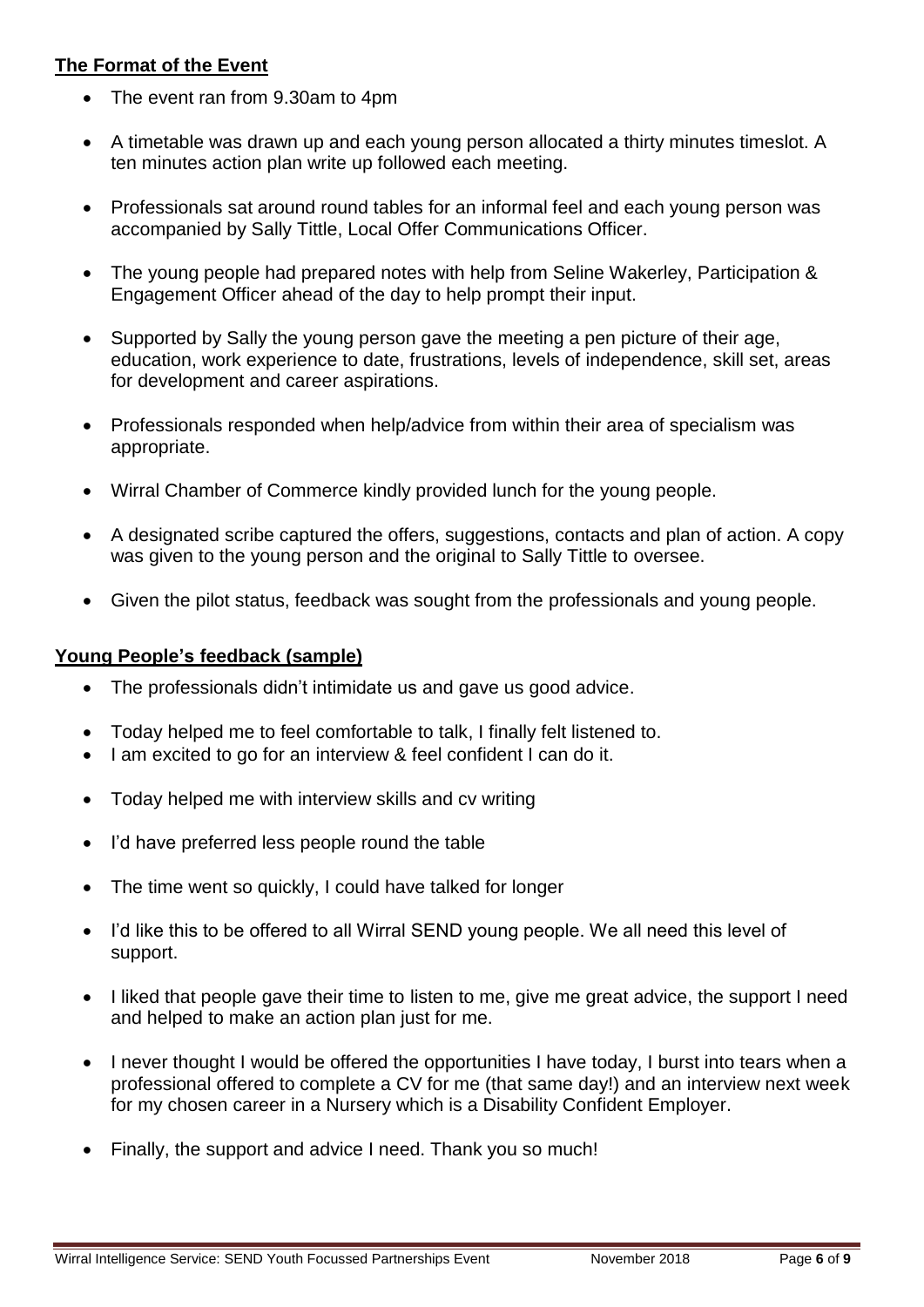## <span id="page-6-0"></span>**Professionals' feedback (sample)**

- Excellent event seeing the young people face to face was good.
- Inspirational, the format should be replicated for all young people to have their needs heard.
- A great day, I now have a greater awareness of the barriers faced by these young people
- Great conversations on how we can all work as partners
- Great way of working together, we need to build on this!
- I now have an awareness of employers who are 'using' a labour source to possibly 'overuse'.
- This event clearly has helped those willing to work who may need some support and scope to have their say in their future.
- Maybe 1 -1 discussions for young people with anxiety?
- It was a pleasure to attend today. The confidence of the young people is inspiring and a credit to the work you do with them and themselves.
- The young people did very well engage with everyone around the table and it was fantastic that so many offers of support/leads were made.
- Timeslots could have been shorter.
- It would be good to do a bigger event with even more participants.
- Excellent opportunity to work with partners
- Would love the opportunity to extend to other vulnerable people.
- Let's do this regularly and celebrate successes and exchange good new stories. There is clearly a gap in services and the handling of careers advice for SEND kids in schools needs significantly reviewing.
- Good solutions, pathways are being offered and the young people are obviously feeling that things are happening for them.
- Excellent event with some positive outcomes for each young person seen.
- Brilliant to see so many organisations coming together to support people who need it the most.
- Fantastic! I'd love a catch up on all the participants' progress in a few months.
- Basic info about the young people before-hand may be helpful?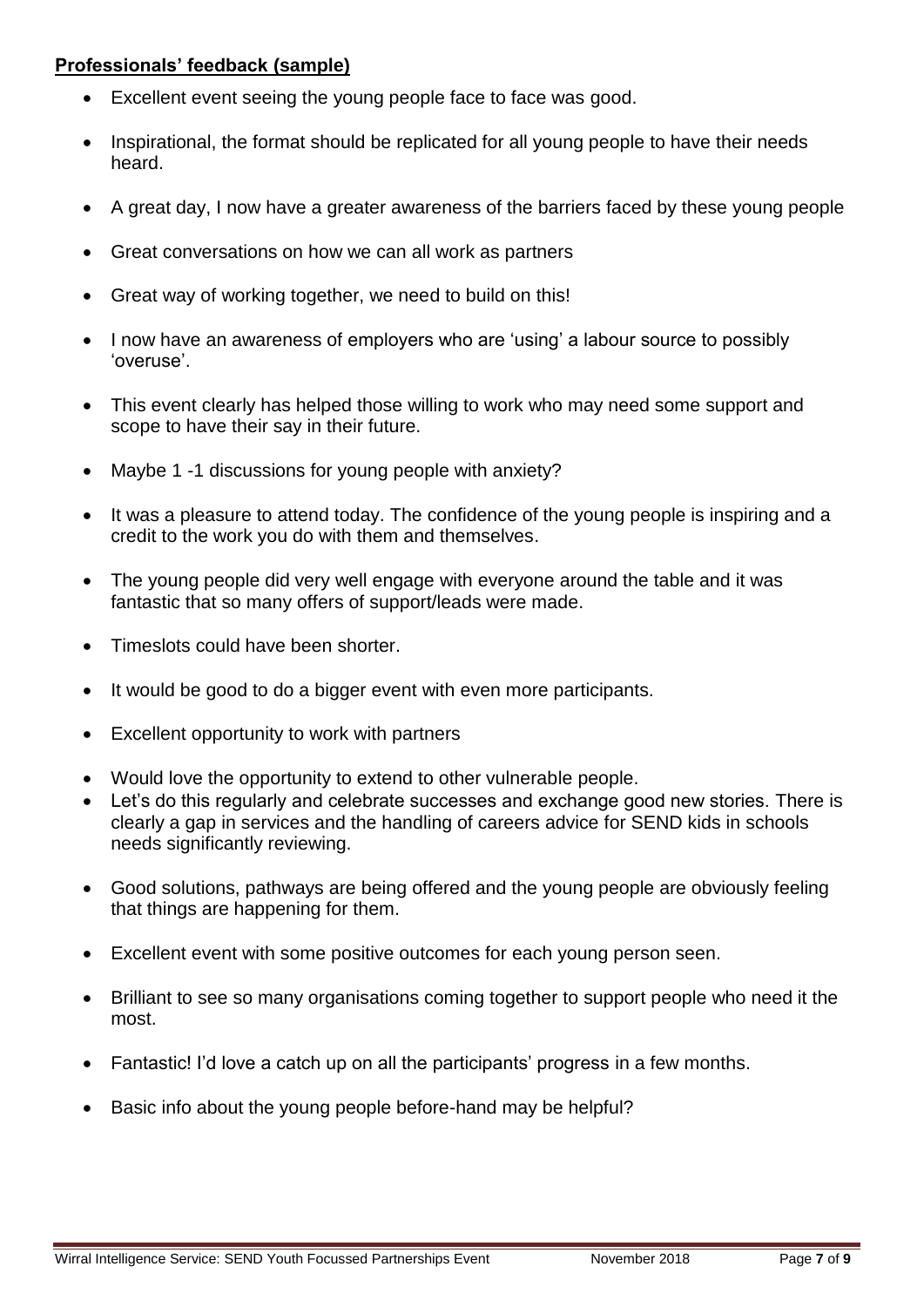#### <span id="page-7-0"></span>**Outcomes**

- The young people were listened to by an informed group of supportive professionals
- All professionals left with a far greater understanding of the barriers currently in place and the scale of 'exploitation' of businesses only offering voluntary work with no remuneration
- Department for Work and Pensions (DWP) offered training on CV writing and interview skills and happy to roll out across Wirral schools
- Solid supportive links with local employment supporters and providers
- Disability Employment Adviser offered to liaise with those who would benefit from Access to Work applications to help with independent travel to places of learning/work
- Those young people in receipt of benefits understand that to work 15 hours a week or less will not adversely impact on their level of benefits.
- The young people were comprehensively signposted to the services in Wirral that can help them
- A range of tangible and appropriate offers were made to the young people which are very likely to lead to paid employment in the Williamson Art Gallery, the Dog Hotel, Wirral Bee nursery and a gaming hub in Liverpool
- A willing local collaborative partnership to give informed advice to SEND young people was formed
- Individual action plans were drawn up and will be overseen to completion
- Wirral Chamber of Commerce agreed to support one young person realise his dream to open his own dance school for disabled children on completion of his degree in 2020. Business planning, financial support, on-going mentoring through the first twelve months were offered and other organisations also offered financial options
- A live vacancy matched the profile of one of the young people and by lunchtime she had a CV prepared for her by the Chamber of Commerce and an interview for a full-time position that will enable her to use her Level 3 Childcare qualifications and considerable admin experience

## <span id="page-7-1"></span>**Next steps**

- Healthy recognition, and appetite from professionals and young people, for the need to roll this model out across all Wirral SEND young people in a variety of settings.
- The focus will be for youngsters aged 14-25.
- Pledged on-going support from key partners Department for Work and Pensions (DWP). Wirral Chamber of Commerce, ILM and Wirral Met College.
- Pursue a review of Careers advice/planning for SEND young people in all Wirral schools.